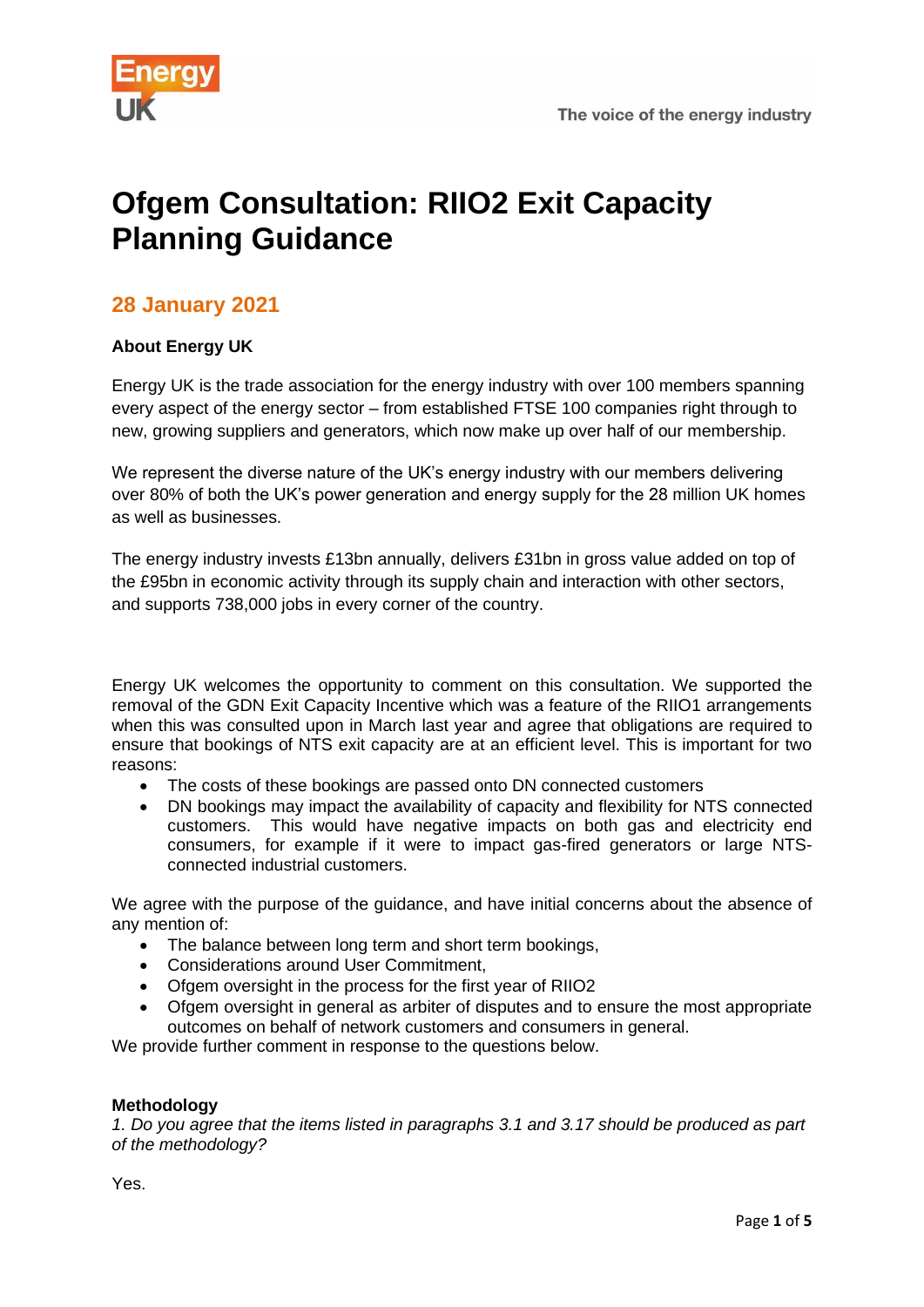

*2. Do you have any comments on the methodology requirements set out in paragraphs 3.2 to 3.16 and 3.18 to 3.23?*

Methodology Statements are by their nature detailed documents which require extensive data input and analysis. They are not likely to be very accessible to other industry stakeholders. However, we think they could be improved by:

- Ensuring the methodologies across the GDNs are aligned with the outputs of the methodology varying according to input data rather than methodology differences. If there is a strong justification of why the methodology should vary for a particular network that should be clearly explained, with Ofgem commentary provided.
- Including consideration of the balance between short and long-term bookings, as this will have direct cost impacts on consumers. Absent any financial incentive GDNs could decide to book all 1 in 20 requirements on a long term basis, this would be at a higher cost to customers than a balance of long term and short term bookings, whilst the availability of short term capacity may be considered more risky, this should be considered explicitly.
- Considering how the GDNs should include existing User Commitment impacts in the analysis. Paragraph 2.3 sets an expectation that bookings will be reduced when the forecast reduces, without making any comment on User Commitment.
- Providing assurance that GDN assessment of risks and uncertainties in 3.3, including the risk of substitution, only uses information available to all other NTS connected parties.
- 3.18 seems to place the requirement on NTS to reconcile its 1 in 20 forecasts with GDN 1 in 20 forecasts. It would seem more appropriate for this to form part of the common methodology obligations, to ensure a whole system approach is taken.

*3. What would be a suitable deadline for publication or provision of the methodologies and forecast information? Please respond both in terms of any internal constraints on providing the information, and in terms of when the information provided by other parties must be received to be of use in the following year's booking cycle.*

The document includes [March] for this, we are not in a position to comment on how this fits with transporter processes, but think consideration should be given to National Grid's (NG) charging cycle and whether relevant data can be provided prior to charge setting at the beginning of June. If it can then this could provide for improved Forecasted Contracted Capacity (FCC) values as an input to NG's charge setting, and as such provide a particular benefit of this process.

## **Engagement**

*4. Do you think that the proposed engagement obligations are appropriate to ensure that both parties have sufficient input into the final booking decisions? If not, what other provisions could be included?*

The Networks are best placed to comment on this, but we would expect more than one meeting per year to ensure collaborative working. We note that Ofgem may attend and would like to understand what process are in place to ensure Ofgem is informed it if does not attend. We consider Ofgem has an oversight role here on behalf of the industry and customers, so perhaps the default should be attendance.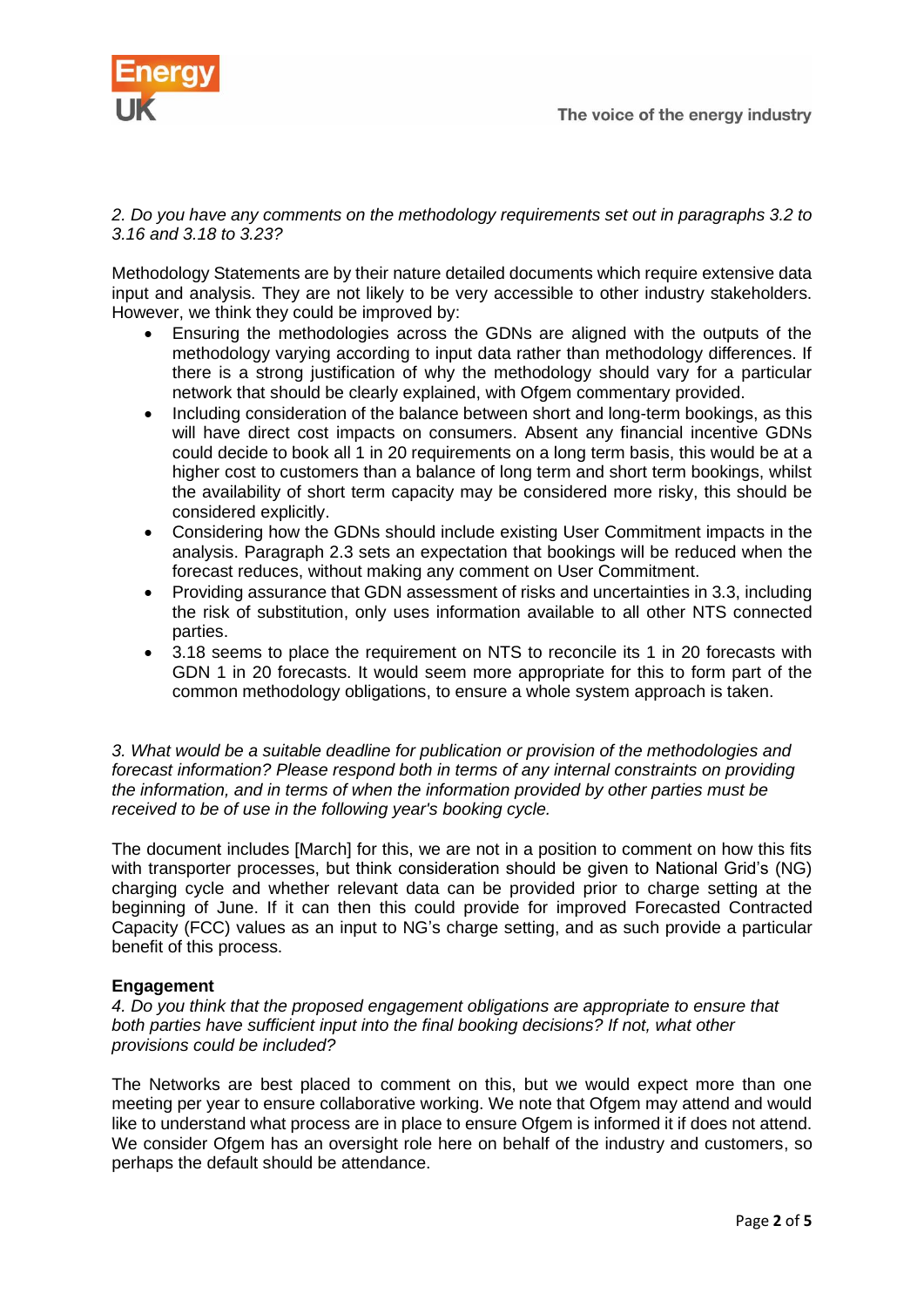

We would also like to understand if these meetings will seek to address where it is most efficient to invest to provide capacity, flexibility or pressure needs. Eg NTS investment vs DN investment for a particular requirement. Also how this would then link into the RIIO2 coordinated adjustment mechanism (CAM) arrangements, including the reopener window in May.

Engagement should also mean that views of consultees and customers are properly taken into account and responded to accordingly, rather than ignored. Engagement is only effective if the networks demonstrate they are listening through their actions, rather than just "ticking the box".

# **Reporting**

## *5. Do you agree with the proposal for GDNs to produce a joint report?*

Potentially yes, or at least a report in the same format following an agreed template. Consideration should be given to providing an accessible summary in addition to the large amount of data and analysis that it will contain and that it demonstrates a clear customer focus rather than simply meeting minimum licence obligations

## *6. Do you agree with the proposed contents of the reports?*

Yes as proposed, but there should also be a summary that looks at incremental changes up and down from the previous year, including the rationale for this.

We challenge what '*NGGT will retain an ongoing duty to inform GDNs, as soon as possible, of potential substitutions following PARCA application'* in 3.42 actually means? Where is the current duty defined? National Grid publishes notices according to the UNC, do GDNs receive prior notification ahead of other NTS connected parties? If so, where is this described?

*7. Do you agree with the proposed deadline for the reports? If not, what would be the most suitable date?*

The networks are best placed to comment on how any date best fits with their planning cycle. However, if the date is 31 July as suggested, this is a significant change from the current arrangements. The guidelines suggest that at the time of the report, allocation has already taken place, which does not normally occur until late September. Currently most assessments of DN capacity requests are made after the July window in parallel with all other NTS exit capacity requests, to ensure all NTS offtakes / customers are treated fairly and consistently. It is unfortunate that the implications for these processes are not further explored in this document, other than a simple refence to potential for change in paragraph 3.35.

There could be benefits in reviewing the timing of exit capacity application and allocation for all NTS connected parties but this should be carried out in a co-ordinated, open and transparent manner via the Transmission Workgroup.

## **General**

*8. Are there any further obligations that should be included (either in terms of information produced or actions to be taken)?*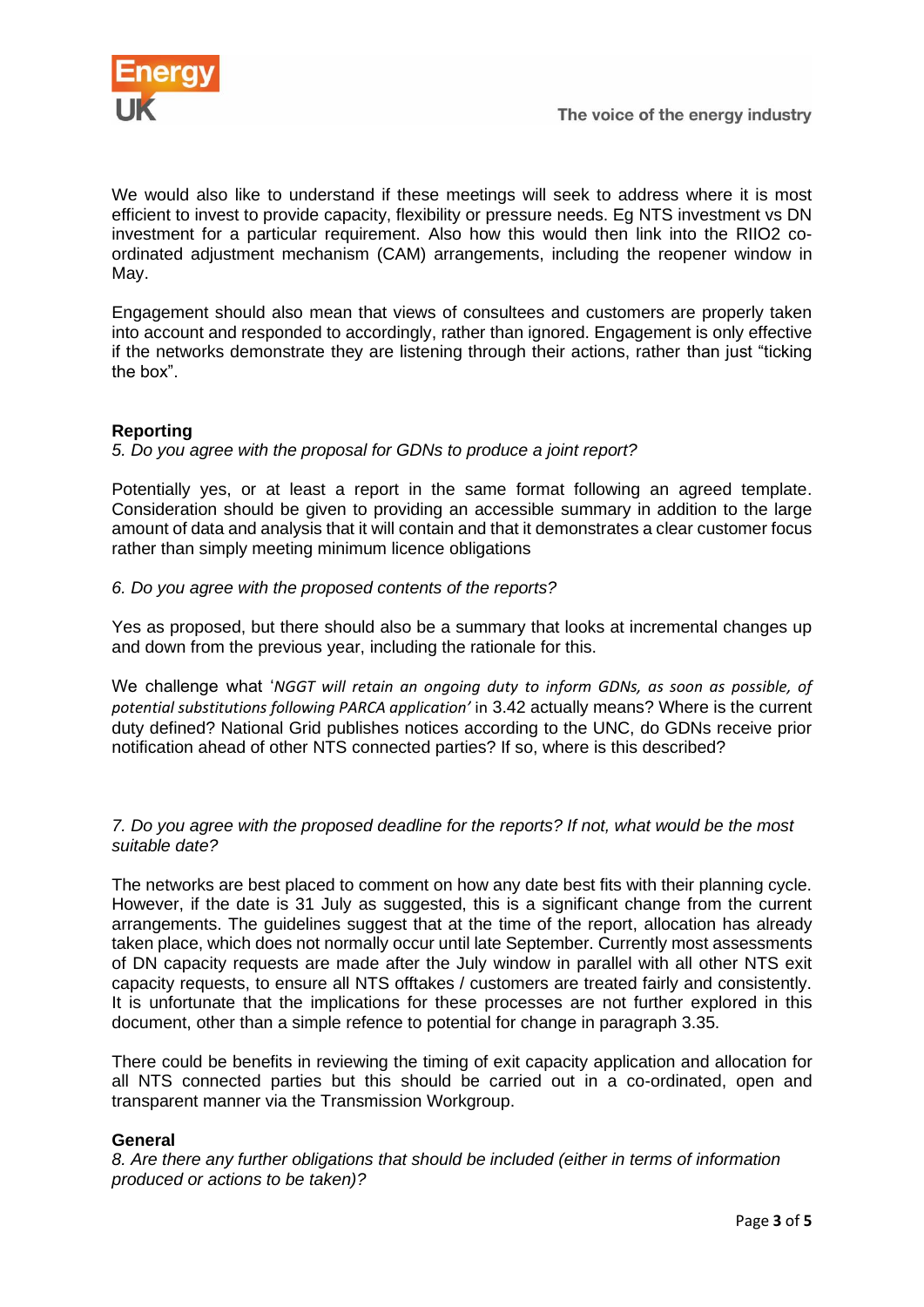

#### See comments above

#### *9. Any there any obstacles that would prevent licensees from fulfilling the proposed obligations?*

Careful consideration needs to be given to non-discrimination conditions with respect to information disclosure from NGGT to GDNs and other parties connected to the NTS.

*10. In relation to exit capacity products, who should be responsible for making decisions that affect the whole system?*

Ideally the networks should be able to arrive at positions that are the most efficient for the whole system, but we see that Ofgem should have a role here to ensure decisions are in the best interests of all customers particularly if the networks do not agree. Ofgem should provide additional guidance or arbitrate in customers' interests.

In addition, we also consider it would be appropriate for Ofgem to provide a commentary on the reports to give industry confidence in this process from a whole system and customer perspective.

*11. How should the obligations in this Guidance be aligned with other publications produced by the GDNs and NGGT, such as the Long Term Demand Statements or the Annual Network Capability Assessment Report?*

It seems there may be some potential for overlap

#### **Implementation**

*12. On the assumption that this Guidance will be published in March 2021, which obligations would not be possible to implement for the first year of RIIO-2? Do you have any suggestions on how best to allow for this*?

It is important that there are some obligations in the first year of RIIO2, particularly as it will be the first exit capacity booking cycle under a postage stamp methodology, with no GDN exit capacity incentive and where the GDNs will have full pass through of NTS charges to Shipper/Suppliers and therefore end customers

It is for the GDNs and NGGT to propose what they believe is achievable. A fallback position maybe that GDNs start discussions with NGGT before exit charges are set in June but participate in the allocations processes in July as now, with allocations being finalised in September with this being the time when the reports are published. A particular focus this year, should be amendments to current bookings to ensure that capacity is not moved from locations that were incentivised under RIIO1 (and therefore deemed efficient) to other locations without good reason and appropriate Ofgem oversight

For further information contact: